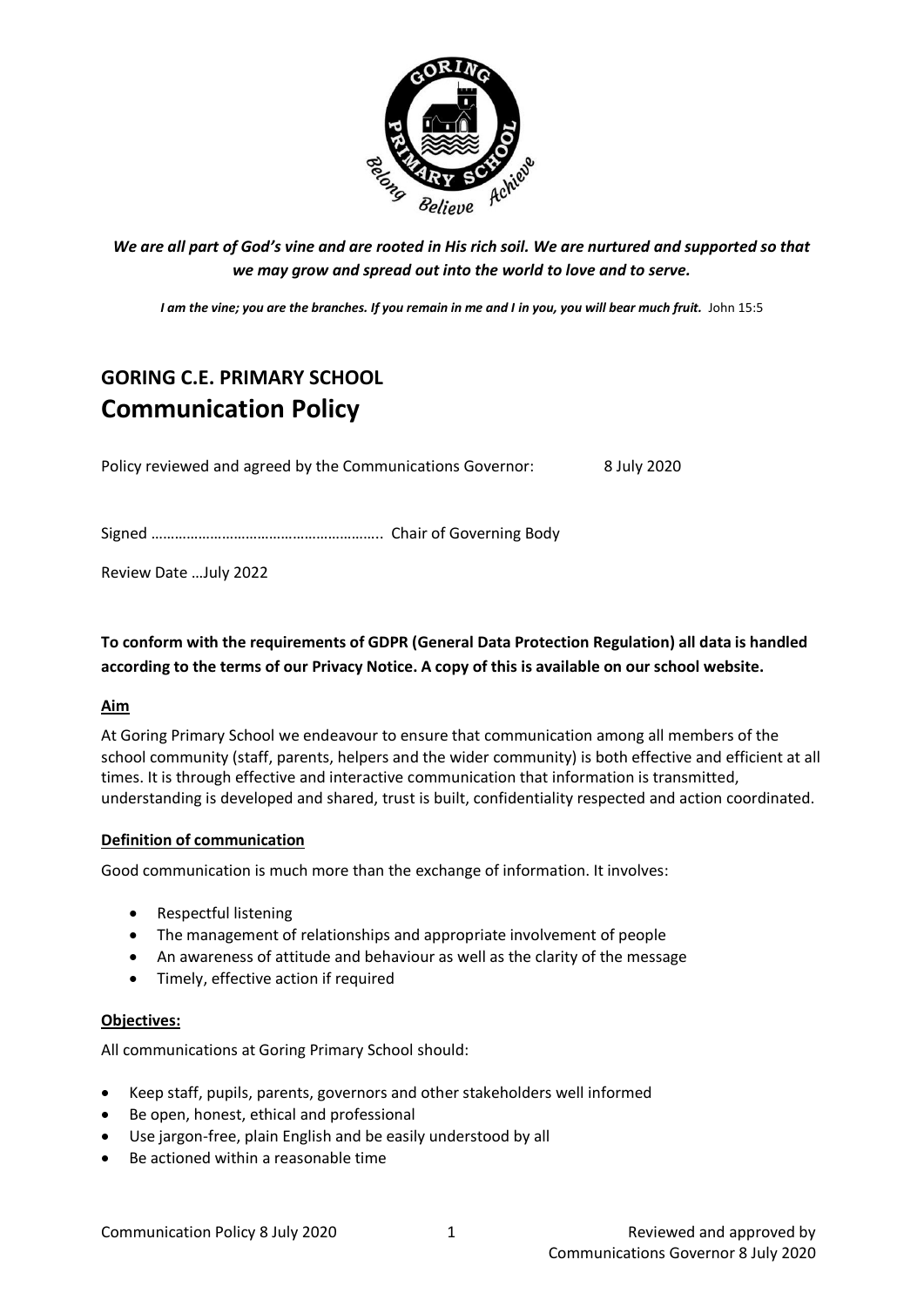- Use the method of communication most effective and appropriate to the context, message and audience
- Take account of relevant school policies
- Be compatible with our core values as reflected in our Vision and School Development Plan.

# **External methods of communication**

Schools have many lines of communication to maintain: with parents and carers, other schools, the community and with outside agencies. Good communication between the school and the home is essential and is a two-way process. In our school we aim to have clear and effective communications with all parents and with the wider community. Effective communications enable us to share our aims and values through keeping parents well-informed about school life. This reinforces the important role that parents play in supporting the school.

Whilst staff will always seek to establish open and friendly relationships with parents, they will also ensure that the relationships are professional. To this end parents will always be addressed in an appropriate manner and staff will avoid developing close friendships with parents.

We try to make our written communications as accessible and inclusive as possible. We seek to avoid bias, stereotyping or any form of discrimination. We wish to recognise and celebrate the contributions made to our society by all the cultural groups represented in our school.

#### **Communications with parents/carers**

#### **Website**

The school website provides information about the school and an opportunity to promote the school to a wider audience. The Class pages display the termly curriculum plans for each year group and update parents weekly on what their children have been learning and how to support and further this at home. The website also has the school prospectus, all the latest dates and events related to the school and holds copies of recent newsletters.

# **Email**

All newsletters are emailed to parents on a monthly basis.

The school promotes the use of the email system in ensuring general messages and information are communicated to parents. Any communication that needs to be sent to parents using this system is approved by the Headteacher. Parents are encouraged to respond to general requests using email where possible e.g.permission slips, attendance at an event or query. However, it is acknowledged that electronic communication will not take the place of face-to-face conversation.

All email communications should be sent to the school office in the first instance:

office.3803@goring.oxon.sch.uk.

Whilst most communication will be sent electronically, on occasion the school will send a letter to parents via their child. It is also acknowledged that there are some families who do not have electronic means of communication and arrangements are made accordingly.

# **Telephone**

Parents are encouraged to phone the school if there is any immediate information the school needs to know e.g. pupil sickness or to make an appointment with a staff member. The school will endeavour to respond quickly and appropriately. The school will also phone the parents if there is an urgent issue concerning a pupil or specific issue.

# **School prospectus**

The school prospectus contains a range of specified information to give parents a full picture of provision at our school. This is updated every year.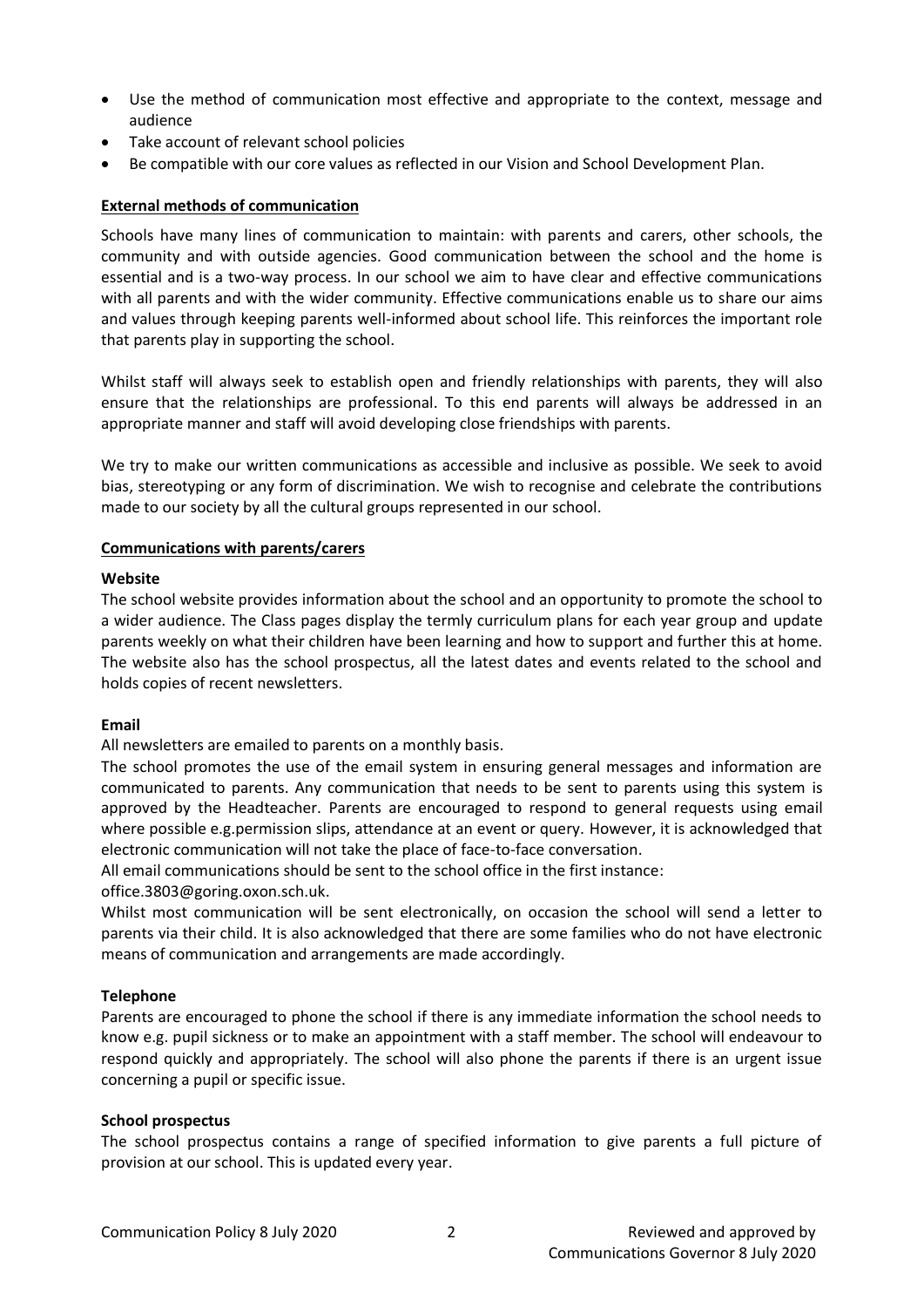# **New pupils**

Parents of new pupils are invited to an induction meeting where relevant information regarding how the school operates is shared. They are given a new parent pack containing useful information including a copy of the prospectus and the home–school agreement which summarises the positive working relationship the school wishes to foster with the pupil and their family.

### **Raising concerns**

The school aims to resolve all issues as speedily and informally as possible. However where it has not been possible to come to a satisfactory conclusion the policy on Raising Concerns will be used and parents will be communicated with in accordance with that policy.

#### **Social networking sites/blogs, etc**

Staff will not communicate with parents or pupils via social networking sites (such as Facebook) or accept them as their 'friends'. The exception to this rule would be when school has established the Learning Platform for the purpose of teaching and learning.

#### **Written reports**

Once a year we provide a full written report to each child's parents on their progress in each subject. This report gives a summary of the pupil's academic development; parents are encouraged to take up any queries directly with the teacher through the drop-in sessions provided.

#### **Parent/Teacher meetings**

In addition, parents meet their child's teacher twice a year for a consultation at parents' evening (in the autumn and spring terms). This gives them the opportunity to celebrate their child's successes and to support their child in areas where there is a particular need for improvement.

Teachers welcome the opportunity to talk to parents as and when issues arise, either at the end of the school day or by arranging an appointment.

When children have special educational needs, or if they are making less than the expected progress, we find it helpful to meet with parents more regularly. We will also make any reasonable adjustments to our arrangements if this will enable a parent with a disability to participate fully in a meeting at our school, or to receive and understand a communication.

# **Communication with the community**

Members of the local community are invited to school functions such as assemblies, Harvest Festival, Christmas carol services and school productions. The children visit the local community at Christmas to sing carols and take part in community events.

# **Parents Communication with the School**

Parents are required to follow the conditions of the Home School Agreement and the Code of Conduct for Parents/Carers when communicating with their child's school.

Parents are responsible for keeping the school informed of absences, keeping contact information up to date and informing the school of any change in circumstance and any other relevant information regarding their child.'

# **Internal methods of communication**

#### **Meetings**

There is an integrated programme of meetings to facilitate involvement of staff, both formal and informal and this includes a weekly briefing. All formal meetings should be structured and minuted and members invited to contribute to the agenda. It is important that time is put aside for structured